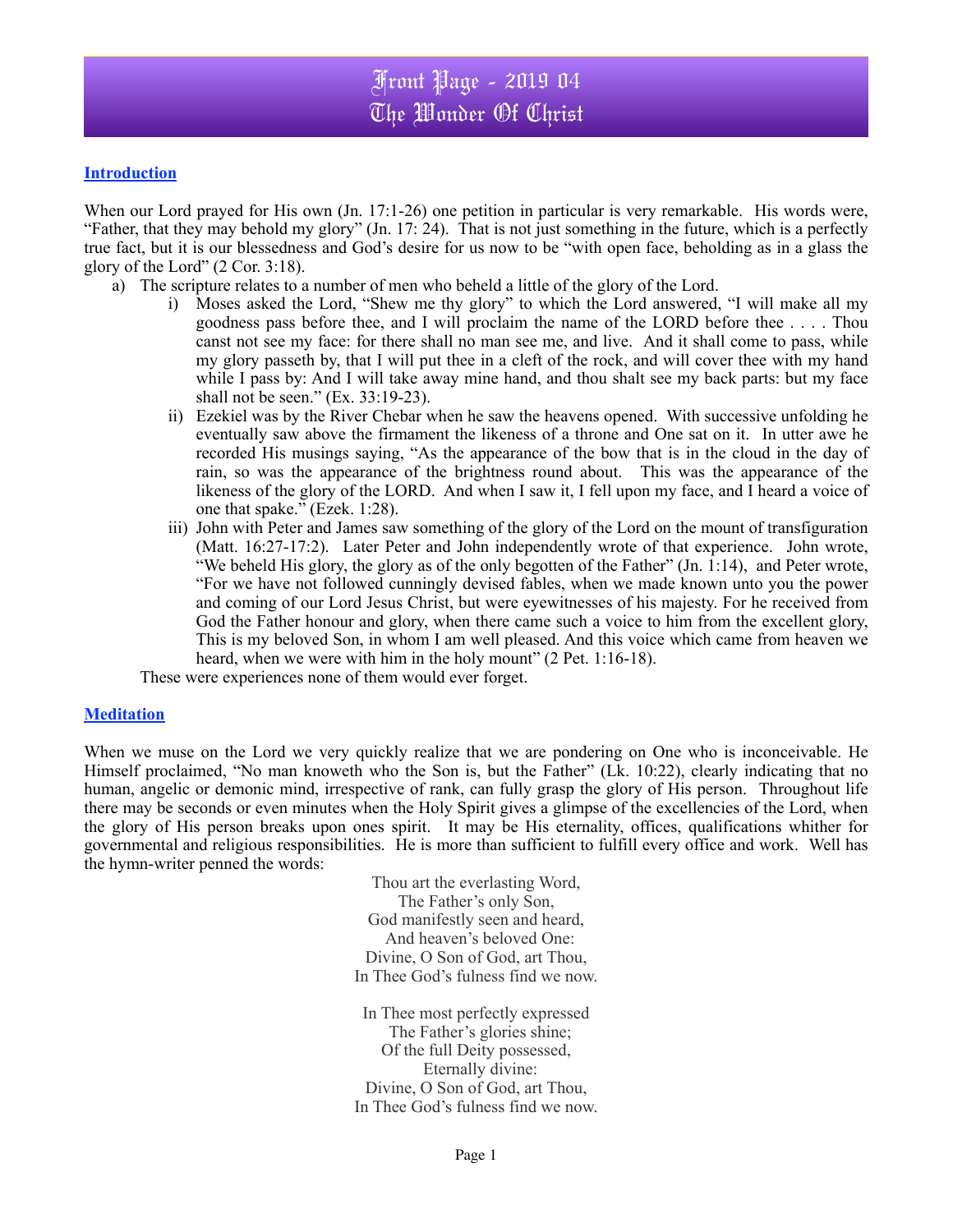But the high mysteries of Thy Name An angel's grasp transcend; The Father only, glorious claim! The Son can comprehend: Divine, O Son of God, art Thou, In Thee God's fulness find we now.

No mortal can fathom the magnitude of our Lord who spans eternity and through whom every channel of blessing flows uninterruptedly (Eph. 1:3). His work needs never to be redone for He has finished it to the entire satisfaction of God, and thereby procured salvation for the "whosoever".

He alone is the source and substance of every aspect of divine truth, the securer for all the purposes of God (2 Cor. 1:20); the Vanquisher of the Devil and death (Heb. 2:14) and every satanic assault whither by direct temptation (Matt. 4:1-11) or human rebelliousness (Rev. 19:11-21; 20:1-2, 7-10). He who was rich and became poor has wealth geographically (Ex. 19:5) and intellectually (Col. 2:3). He alone has the right to assess without peer or deliberation all humanity judiciously (Jn. 5:22; Rom. 14:9-12; Rev. 19:11-14) and with every work committed to Him there will be no waning or waxing. The purposes of God for all history is for Him to be Head of all (Eph. 1:10). All dispensations are conveyed/moved along by Him (Heb. 1:2), and all eternal truths are secured by Him  $(2$  Cor. 1:20).

The musing on His multi glories cause the heart to bow in worship.

- a) As one looks at the perfection of the blade of grass to the delicateness and fragrance of a rose, He created them all. From the tiniest of fairy-flies to the mighty elephant, He organized and formed every part of their beings. Lifting our eyes from things terrestrial to things celestial we gaze upon the wonder of the rings of Saturn or the vastness of the millions of sparkling galaxies, and He made them all.
- b) However, the greatest work was not that of forming the mighty universe or the minuscule respiratory system of the fairy-fly, it was His mighty work at Calvary, His entrance into death and victorious resurrection. Because of those works, there is no boundary for salvation to the people of the world. It is for the whosoever will (Jn. 3:16). Because of His fullness there is more than sufficient cleansing in His sacrifice for the darkest of sinners (1 Tim. 2:4). The grace of God knows no limit nor does His mercy know restrictions to those willing to repent and take His salvation.
- c) When the Holy Spirit had it written, "For God so loved the world, that he gave his only begotten Son, that whosoever believeth in him should not perish, but have everlasting life" (Jn. 3:16), it was to stand like a mighty rock of refuge or a beaming lighthouse in the midst of a turbulent and stormy sea of religiosity. Like John, Isaiah could say, "This is Him of whom I spake" (Jn. 1:15) when he wrote, "Look unto me, and be ye saved, all the ends of the earth: for I am God, and there is none else" (Isa. 45:22).
	- i) Such is the magnitude of His work that no one can ever say, "There was never sufficient in his work for me".
	- ii) In that work we behold the wisdom of God, His unbounded compassion, unlimited mercy, and the fulness of forgiving grace.
- d) The heavens declare His creating and sustaining glory, but how much greater will be the eternal glory which shall arise to Him when with celestial anthems the redeemed of a thousand generations raise their voices in praise and sing, "Thou art worthy to take the book, and to open the seals thereof: for Thou wast slain, and hast redeemed us to God by thy blood out of every kindred, and tongue, and people, and nation; And hast made us unto our God kings and priests: and we shall reign on the earth (Rev. 5:9-10). Then to that number is added one hundred million (ten thousand times ten thousand, and thousands of thousands (Rev. 5:11) who say, "Worthy is the Lamb that was slain to receive power, and riches, and wisdom, and strength and honour, and glory, and blessing" (Rev. 5:12). Then as a mighty chorus, "every creature which is in heaven, and on the earth, and under the earth, and such as are in the sea", in unison praise